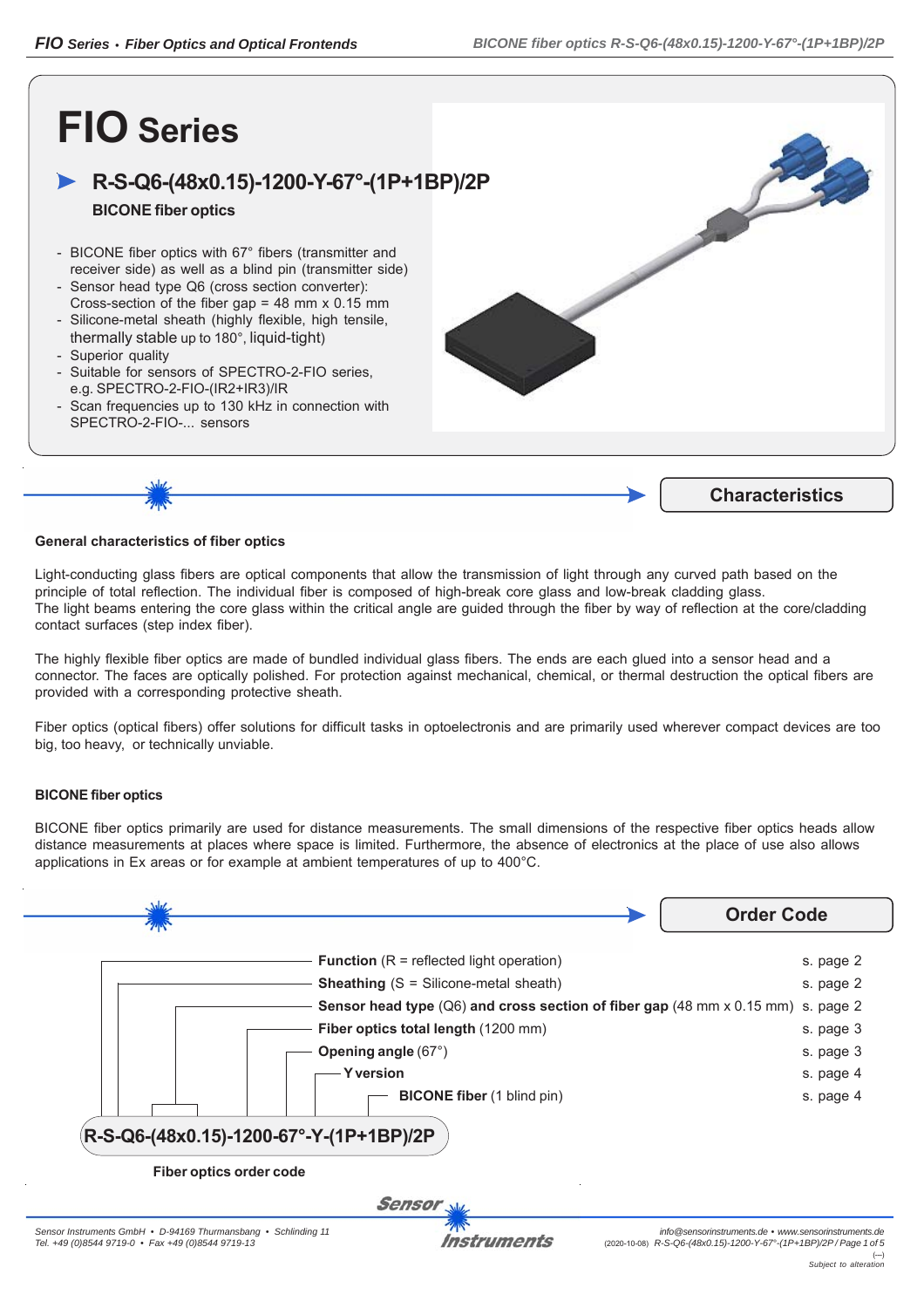*Sensor Instruments GmbH • D-94169 Thurmansbang • Schlinding 11*

*FIO Series • Fiber Optics and Optical Frontends BICONE fiber optics R-S-Q6-(48x0.15)-1200-Y-67°-(1P+1BP)/2P*

**Operation**



| Sensor head Type Q<br>(end sleeve: aluminium)        |    |    |    |    |    |    |       |                            |
|------------------------------------------------------|----|----|----|----|----|----|-------|----------------------------|
| $-A$<br>$\varnothing$ 3.2<br>гøJ<br>Щ<br>F<br>O<br>G |    |    |    |    |    |    |       |                            |
| <b>Type</b>                                          | A  | Β  | С  | D  | Ε  | F  | G     | ØJ                         |
| Q1                                                   | 12 | 25 | 9  | 15 | 15 | 5  | 0,5   |                            |
| Q2                                                   | 12 | 30 | 14 | 20 | 20 | 10 | 0,3   |                            |
| Q <sub>3</sub>                                       | 12 | 35 | 24 | 25 | 30 | 18 | 0,3   |                            |
| Q4                                                   | 12 | 55 | 34 | 40 | 40 | 28 | 0,2   | depends on<br>fiber cross- |
| Q <sub>5</sub>                                       | 12 | 55 | 44 | 40 | 50 | 38 | 0, 15 | section                    |
| Q <sub>6</sub>                                       | 12 | 55 | 54 | 40 | 60 | 48 | 0,15  |                            |

**Sensor** 

**Instruments**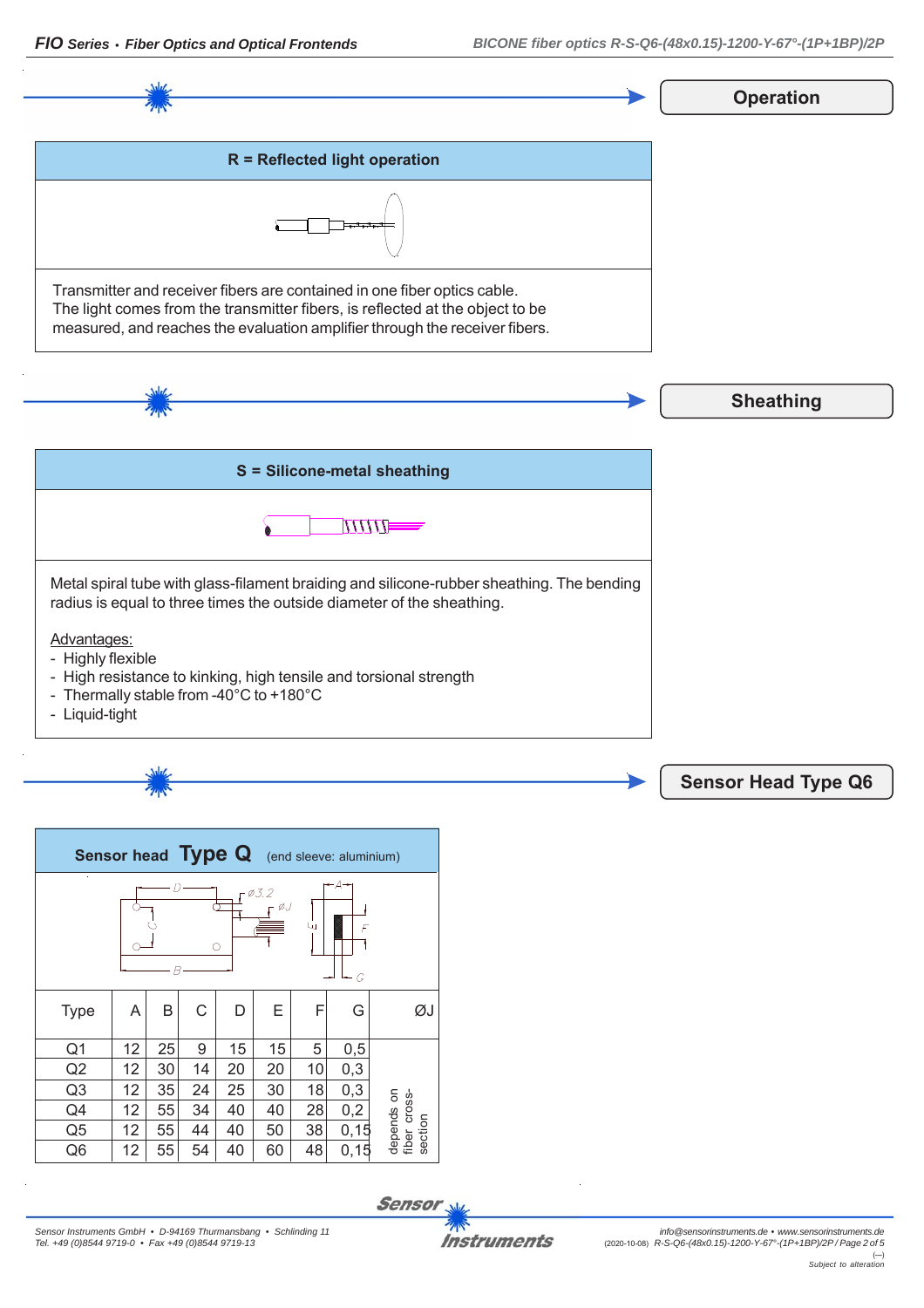

Depending on the glass-fiber material used, the following beam angles are available in the standard product range:



#### **Please note the following information on the usage and mounting of optical fibers:**

Fiber optics consist of a large number of single glass fibers with a diameter from 10 up to 70 μm. In spite of their high flexibility and resistance they have to be protected against tension, twist off, and bend.



Bending radius: At least 4 times the sheath's outside diameter Mounting: Without heavy pressure to the fiber Installment: Tension-free!

For applications with heavy mechanical strain we recommend to use fiber optics with silicone-metal sheath.

Instruments

Sensor

**Opening Angle**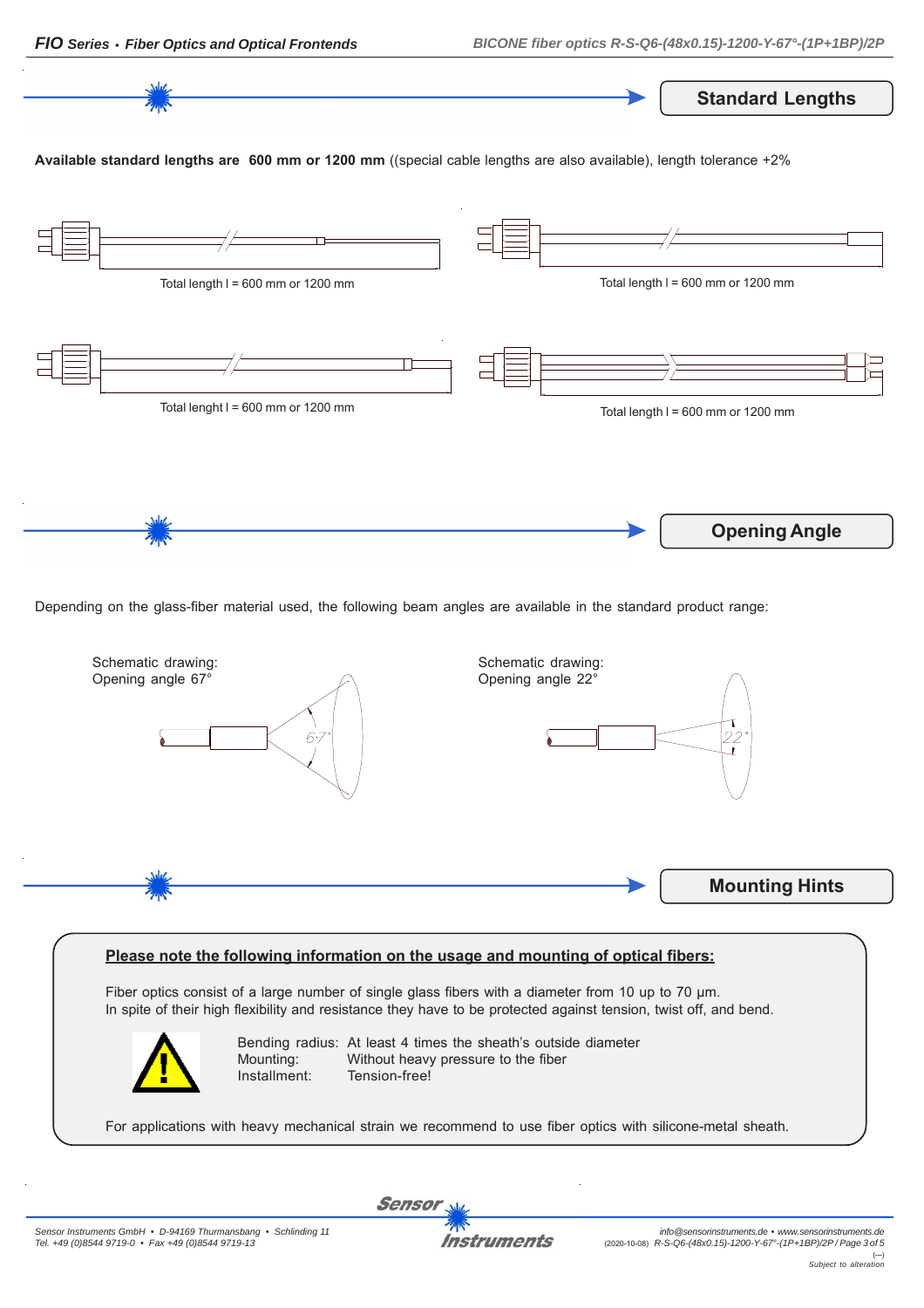